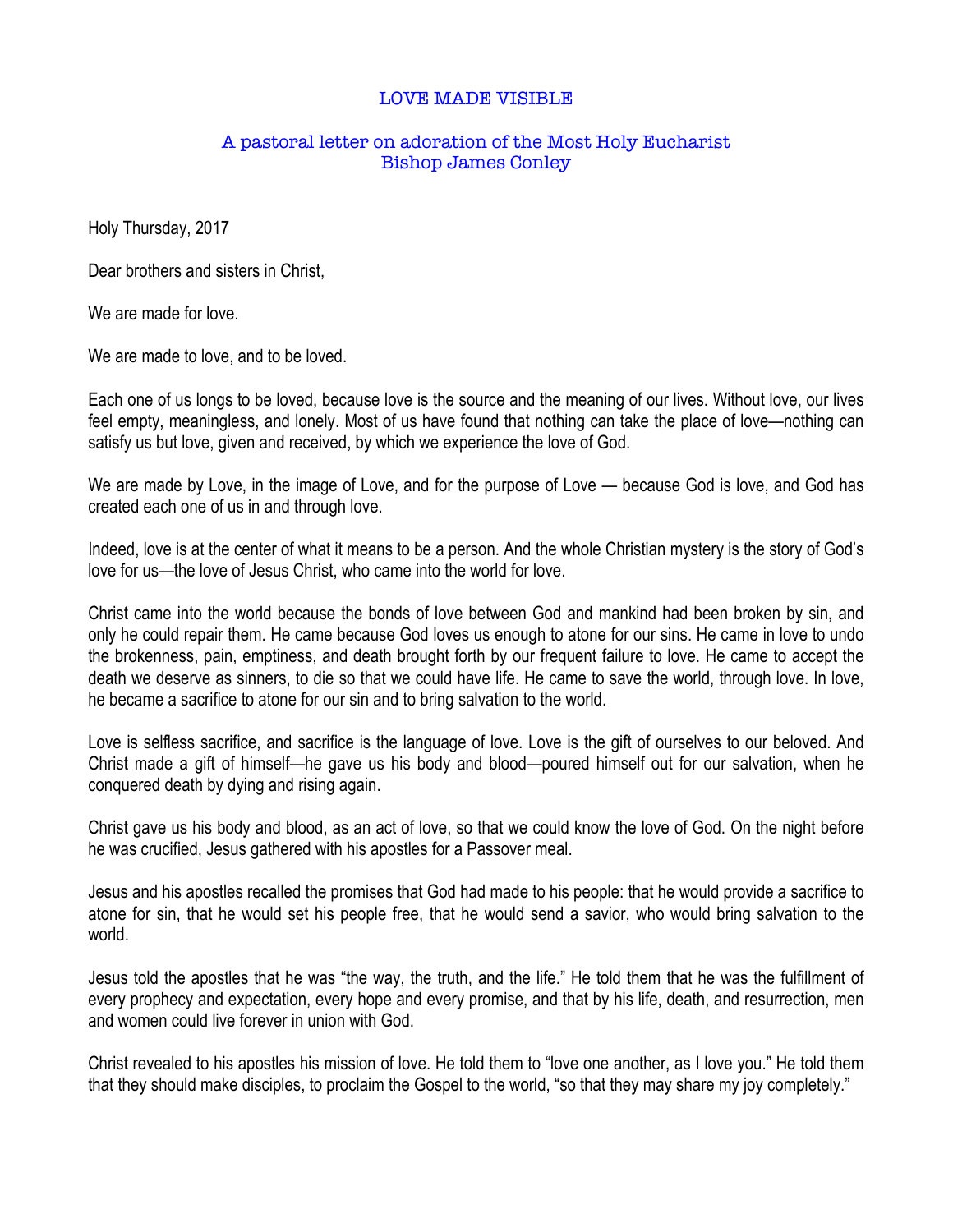Before he conquered death forever, in a sacrifice of love, Jesus gave himself to the Church in the gift of the Eucharist.

He blessed bread, broke it, and gave it to his disciples, and he told them that it was his body, which they should take and eat. Then he took a chalice filled with wine, blessed it, and gave it to his disciples, telling them that they should drink. "This is my blood of the covenant," Jesus said, "which will be shed on behalf of many for the forgiveness of sins."

In the Eucharist, the apostles received a share in Christ's own identity: they became a part of his passion and death, and they became a part of his resurrection. The Eucharist unified the apostles to Jesus Christ in the bonds of his sacrificial love.

"By making the bread into his Body and the wine into his Blood," wrote Pope Benedict XVI, "he anticipates his death, he accepts it in his heart, and he transforms it into an action of love."

When he gave his apostles the Eucharist, he told them to "do this in remembrance of me." He gave them the grace to take ordinary bread and wine, and through his words, transform it into his body and blood, so that his disciples in the Church could receive him, and be unified to him in love.

In the Eucharist, Pope Benedict XVI taught, "God's own love—his agape—comes to us bodily, in order to continue his work in us and through us."

In the Eucharist, we are made sharers in Christ's mission of love. He came to redeem the world. In the Eucharist, we are called to make disciples of all nations, so that all people will know the freedom of life in the love of the Lord. He has given us—the Church—a mission. And in the gift of the Holy Eucharist, he has given us himself, so that as we follow him, we can be unified to his life, and he can be present, with us, at all times, until the end of the world.

We are living in a time, and a culture, which does not seem to know the love of God. In fact, Pope St. John Paul II taught that we are living in a culture that "often lives as if God does not exist."

Our social and cultural values are not defined by virtue or grace, but by sentiment and confusion, by, as Pope Benedict XVI said, the "dictatorship of relativism that does not recognize anything as definitive and whose ultimate goal consists solely of one's own ego and desires."

Pope Francis says that in our time, "humanity is experiencing a turning-point in its history," in which "our contemporaries are barely living from day to day, with dire consequences." We are acutely aware that in our world abortion is tolerated, personal conscience obliterated, and the family undermined and attacked by the cultural powers that shape public opinion and policy. More personally, we are all aware that in our post-Christian culture, men and women are impacted by a terrible loneliness, a despondency, and, ultimately, by the gripping despair of life without God.

Today, the great advances in technology have combined with our ethos of relativism to form a world in need of beauty, and truth and goodness: in need of the Gospel of Jesus Christ.

We live in a world which is longing to experience the love of God. We live in missionary territory, as "strangers in a strange land." Our world, our Church, our parishes, communities, and families are all in need of the renewal that comes in and through Christ's love. And God is calling us to be missionaries of renewal in Jesus Christ.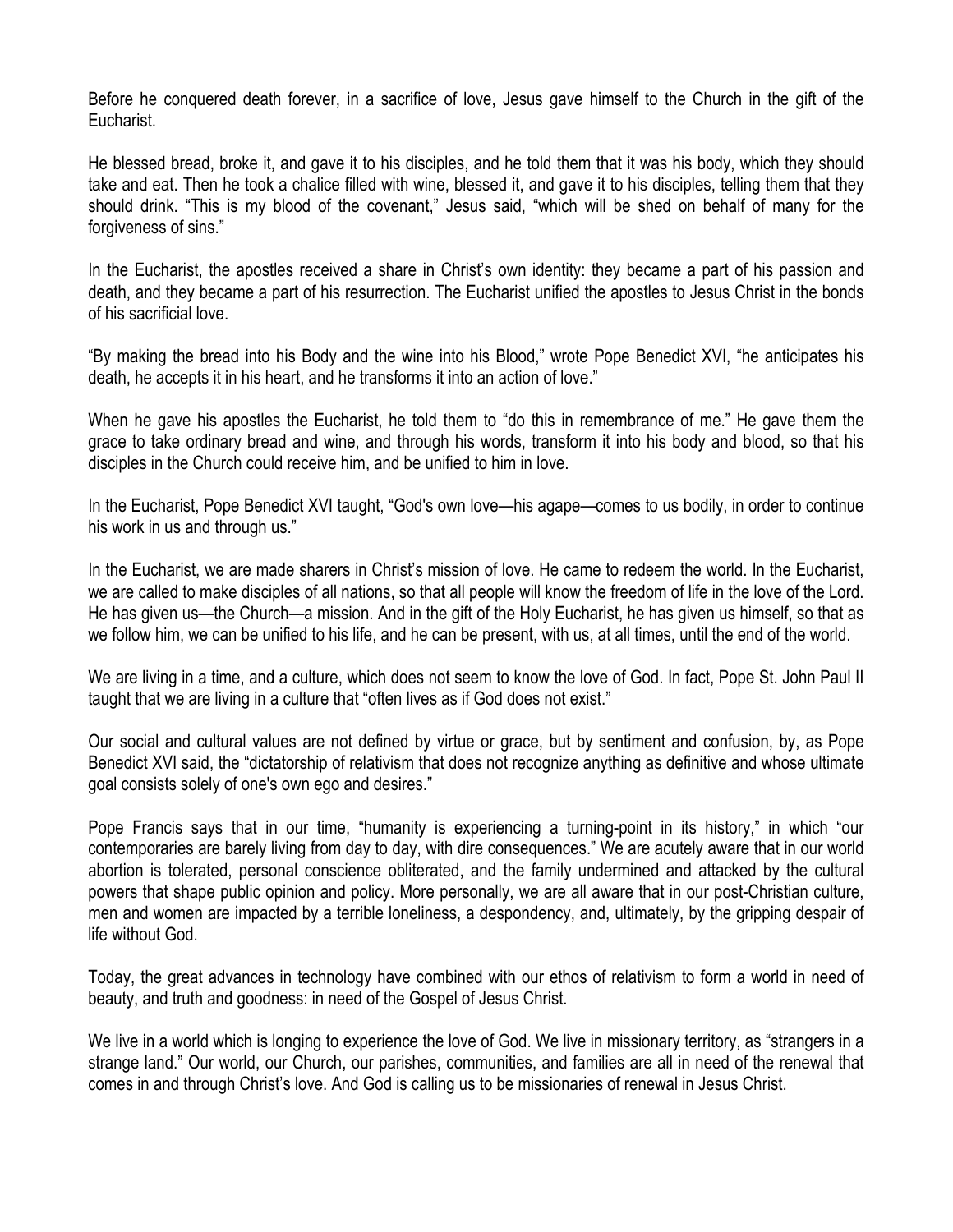Because we are baptized in Christ, and have been confirmed in the Holy Spirit, and unified with Christ in the Eucharist, the defining mission of our lives must be to "make disciples of all nations."

We, who have experienced God's love and become his disciples, are called—each one of us—to be missionaries of the Gospel, proclaiming Jesus Christ, as if for the very first time, to our families, neighbors, and friends—to souls living in a culture longing for Jesus Christ.

But to witness to renewal through God's love, our own hearts must grow in ever deeper love for God. To be true missionaries, we must experience a daily conversion of the heart—a daily renewal of life in God's love. At the heart of the renewal is the Holy Eucharist.

The Eucharist is at the center of every good work the Church undertakes and is at the heart of the identity of Christ's great saints. The great missionaries and saints who have gone before us have been guided, sanctified, and transformed by the Eucharist. They were renewed in the gift of the Lord's love, in the sacrament of the Eucharist.

Pope Benedict XVI said that the Church's great saints "constantly renewed their capacity for love of neighbor from their encounter with the Eucharistic Lord."

The Eucharist, which is the "source and summit" of our faith, has the power to transform us—to deepen our intimate friendship with Jesus Christ, to remake our hearts like his, and to fill us with the power of his love. And today, because God is calling us to renew our commitment to become missionaries of the Gospel, he is calling us to deepen our devotion to the Eucharist, and to be transformed by the power of Christ's Eucharistic presence.

"The Eucharist not only gathers the Church," wrote Bishop Dominque Rey, "but sends us out, renewed, to gather the whole world."

God is calling us to be holy missionaries of the Gospel. And at the heart of holiness is the Eucharist.

In a particular way, God is calling us, in the Diocese of Lincoln, in every family, every parish, every school, and in every religious community, to grow more deeply in love with the Lord, and to become missionaries of his love, through a deeper commitment to the practice of exposition and adoration of the Eucharist.

When we adore Christ in the Eucharist, exposed in the monstrance, we gaze directly at the mystery of his presence. The Eucharist is love made visible.

Pope Benedict XVI said that when we look upon Christ in the Eucharist "we enter into the very dynamic of his selfgiving." For that reason, adoration of the Eucharist, exposed to our view in the monstrance, is particularly important for us, and a particularly powerful encounter with the Lord.

I often ask children to imagine walking by the house of the Holy Family in Nazareth. Children who love the Lord might remember that Jesus lives there, and make a gesture of reverence, or say a short prayer. But if we walked by the Lord's house, and he was out on the porch, and we could look directly at him, we would stop, and talk to him, and know that he was hearing us, and talking to us. So it is with adoring Christ in the Eucharist, visible to us in the monstrance. We see him, and we know that he sees us. We speak to him, and we know that he hears us. When we adore Christ in the Eucharist, exposed in the monstrance, the Lord engages all of our senses, through the ministry of the Church, to awaken us to the power of encountering him—love made visible.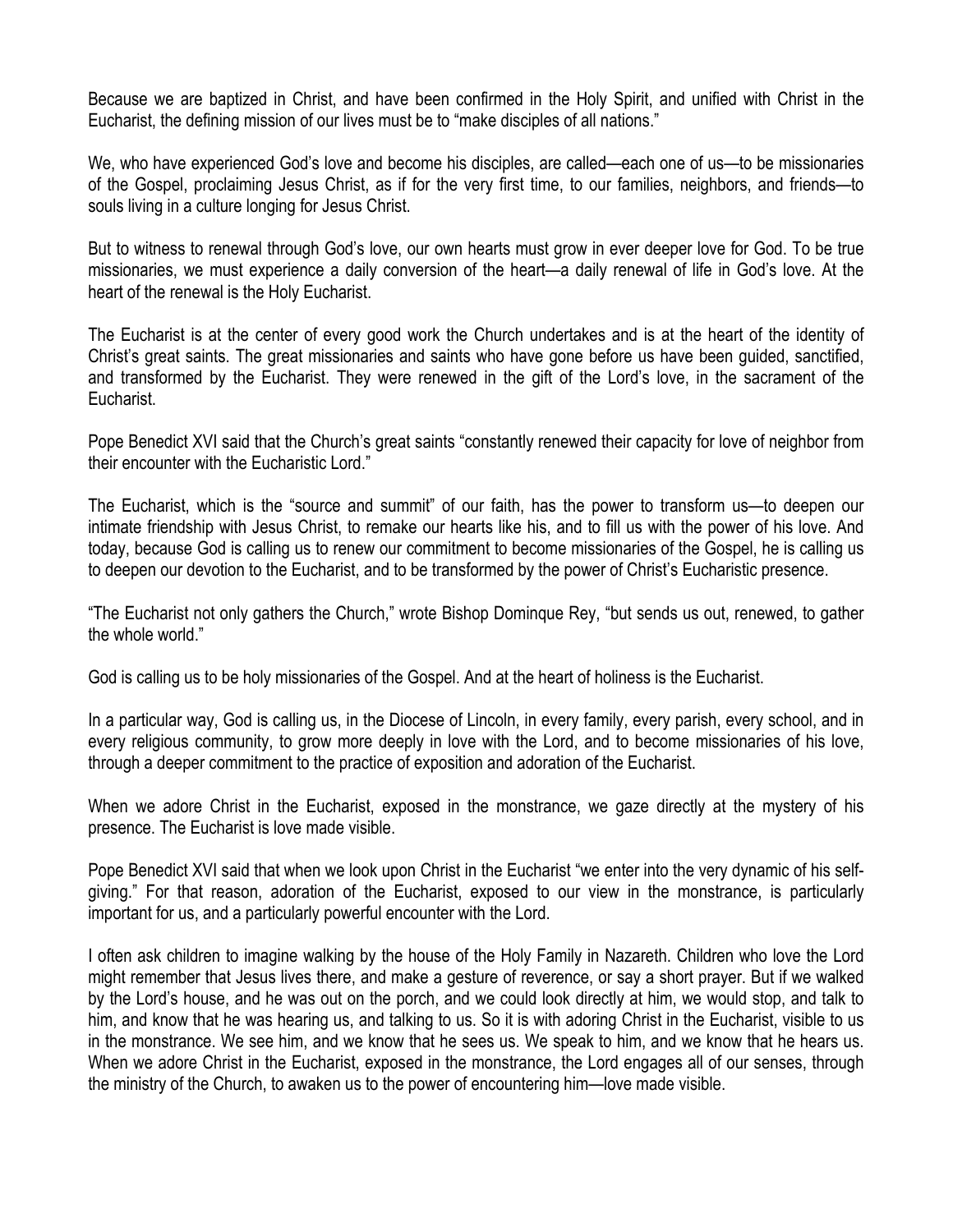Pope St. John Paul II wrote that through adoration of the Eucharist, "we can say not only that each of us receives Christ, but also that Christ receives each of us. He enters into friendship with us: 'You are my friends.'"

In friendship, in the dialogue of Eucharistic adoration, God transforms us, so that, in love, we can make gifts of our ourselves to the world, just as Christ has made a gift of himself in the Eucharist.

Pope St. John Paul II called Eucharistic adoration a "transforming force," which transforms us, and transforms the world.

Encountering Christ in adoration of the Blessed Sacrament is an invitation, for all people, to deepen their relationship with the Lord, and to grow in communion with his Church. In adoration, we grow in unity and friendship with him—we learn to hear his voice, to know his will, and, most especially, to know and trust the power of his love.

Everyone—no matter his circumstances—can kneel before the Eucharist, and encounter, in visible reality, the mystery of God's transformative and powerful love. We all long for love, and in the gift of Eucharistic adoration, we can all experience the love of the Lord.

No one needs to be a mystic to kneel before the Lord in adoration. Everyone begins the practice of prayer without knowing much about how to pray. But in silence, kneeling before Jesus, we learn how God speaks to us. We learn to hear his "still, small voice," and we learn to speak to God from the depths of our own hearts. In silence, we learn to put aside the plaguing distractions of our time—the chirping and buzzing of our technology—and simply experience the presence of God, which transforms us in peace.

"God's first language," said St. John of the Cross, "is silence." In the silence of Eucharistic adoration, we learn true humility. As we kneel before our Creator-God, we are confronted with the power and the mystery of God's love. And it is from this silence and humility that we experience a deep communion and friendship with God.

Cardinal Robert Sarah says that "silence is an attitude of the soul," and that when we adore the Lord in silence, his presence fills our hearts, our minds, and our imaginations.

Again, Cardinal Sarah writes that "without radical humility, expressed in gestures of adoration and in sacred rituals, no friendship with God is possible. True Christian silence becomes sacred silence as it becomes silence of communion. This is why silence is necessary for a true sacramental life: It leads to adoration, to a personal encounter with the Living God. Before the divine majesty, we are at a loss for words. Who would dare speak up in the presence of the Almighty?"

There are prayerful steps we can take, in the silence of Eucharistic adoration, to hear the Lord's voice. We can begin by thanking God for his presence, and by asking him to help us to know him, and to love him. We can acknowledge our distractions, and ask the Lord to give us the gift of silence. And, through Scripture, or the mysteries of the rosary, through some other spiritual practice or reading, or through simple contemplation of God's goodness, we can begin to hear the Lord's voice. We can share our hearts with the Lord, and ask him to fill our minds, our imaginations, and our hearts with his presence.

God speaks to us when he is present before us in the Eucharist. We need only learn his language: we need only dare to kneel humbly before the Lord and, with trust in God, begin a dialogue of silence—intimate, powerful, and real.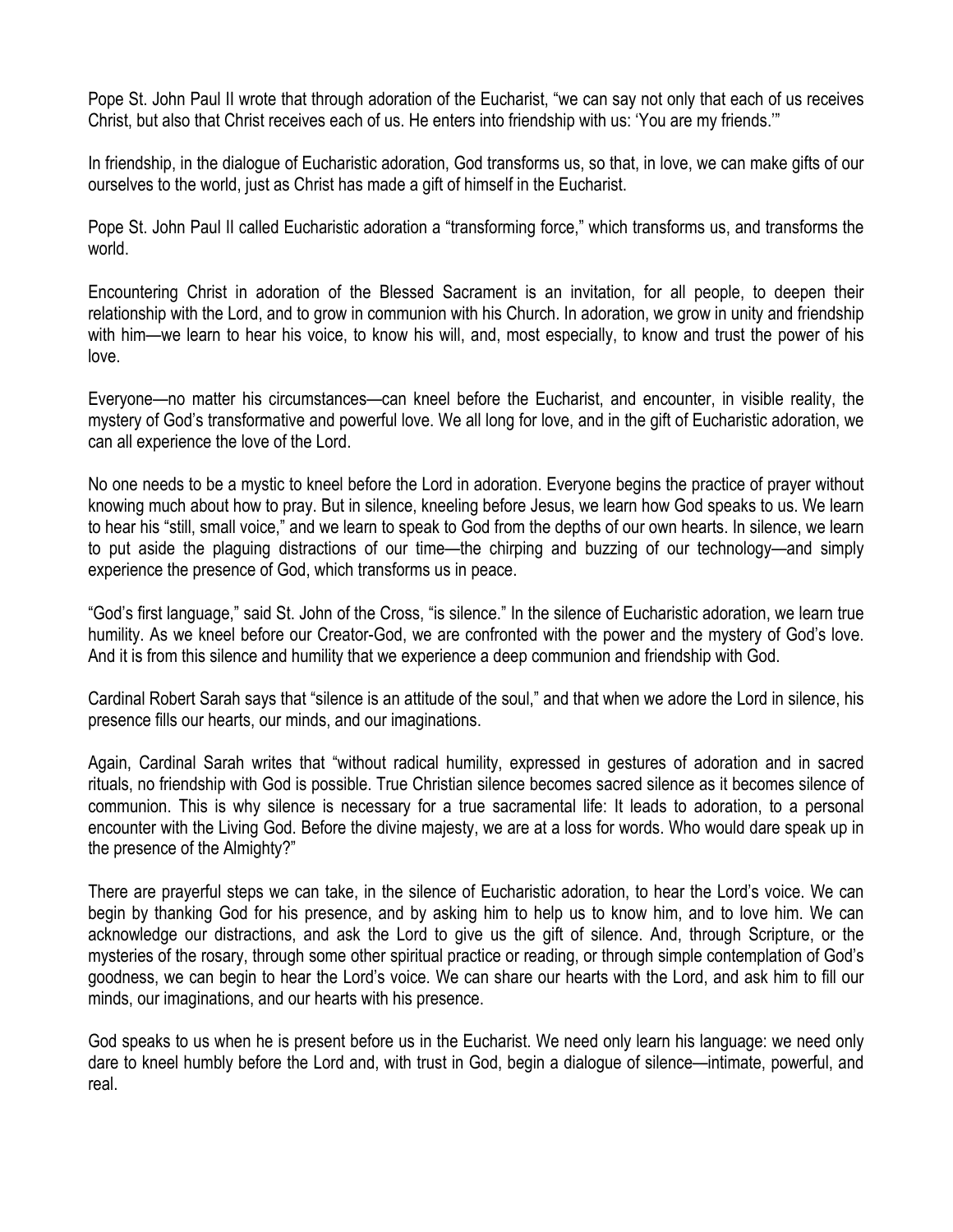Christ gave his Church the Eucharist before sending us forth to proclaim the Gospel, because missionary discipleship requires the Eucharist. Adoration of the Blessed Sacrament conditions us for charity, and commissions us to go forth, loving God by loving our neighbors. Saint Teresa of Calcutta said that there is an "inseparable twofold presence of Jesus, in the Bread of Life and in the distressing disguise of the poorest of the poor."

Pope Benedict XVI said that adoration of the Blessed Sacrament should always prepare us to love as the Lord loves us. In adoration of the Eucharist, he taught, "we ourselves will be transformed…His dynamic enters into us and then seeks to spread outwards to others until it fills the world, so that his love can truly become the dominant measure of the world."

Certainly, adoration of the Eucharist can transform family life for holiness and mission.

Fathers who pray with their children have children who grow up to pray. Children look to their fathers as models of discipleship, and are more likely to grow in loving relationship with God if they see their fathers as men of prayer. Fathers who take their children to adoration model humble discipleship to their families, and form them for lifelong discipleship.

Mothers who take time to visit the Blessed Sacrament in adoration are renewed for the daily challenge of their vocation. Motherhood requires patience, peace, and serenity which surpasses understanding. Christ, present in the Eucharist, is the source of love for mothers, who are asked to love ceaselessly, and without counting the cost.

Adoration of the Blessed Sacrament prepares families for mission. Parents have a responsibility to form their children to be merciful, charitable missionary disciples. All families have a sacred call to be a source of apostolic joy in the world, to witness to Christ, and to proclaim him together, with intentionality and enthusiasm. But God calls each family to a particular kind of work or apostolate, and each family must discern how they are uniquely called to bring the Gospel into the world. That discernment begins with families in prayer, in the presence of the Eucharist, asking the Lord to guide them in the mission of the Gospel, and asking him to equip them for mission.

Husbands and wives who kneel together in adoration of the Blessed Sacrament, especially with their children, find their family love renewed by Christ's love, so that they can pour their joy into the evangelization of the world, in the unique and important way God calls them.

Likewise, priests who spend time adoring Christ in the Eucharist are strengthened to serve the Church and the world as ministers of mercy and truth. Each priest is called to teach, to sanctify, and to lead—to be a conduit of grace in the world. Each priest is called to be an evangelist, and a witness. Each priest is called to stand in persona Christi. Priests undertake this ministry with fidelity and strength when they are renewed, frequently, in the love of God, in the presence of Christ in the Eucharist.

Religious men and women who adore the Eucharistic Lord find new vitality and joy in their vows, in their common life, and in their charisms and apostolic life. Religious sisters and brothers are a leaven in the world, a source of salt and light. They are engaged in the work of intercession and spiritual warfare. Religious men and women are signs of the power of baptism. They are signs of Christ's love when they experience his love, most especially through the gift of the Holy Eucharist.

Pope St. John Paul II wrote that "Jesus Christ is the answer to the question posed by every human life." Each one of us, kneeling in silence before the Lord, finds the answers to the questions posed by our lives.